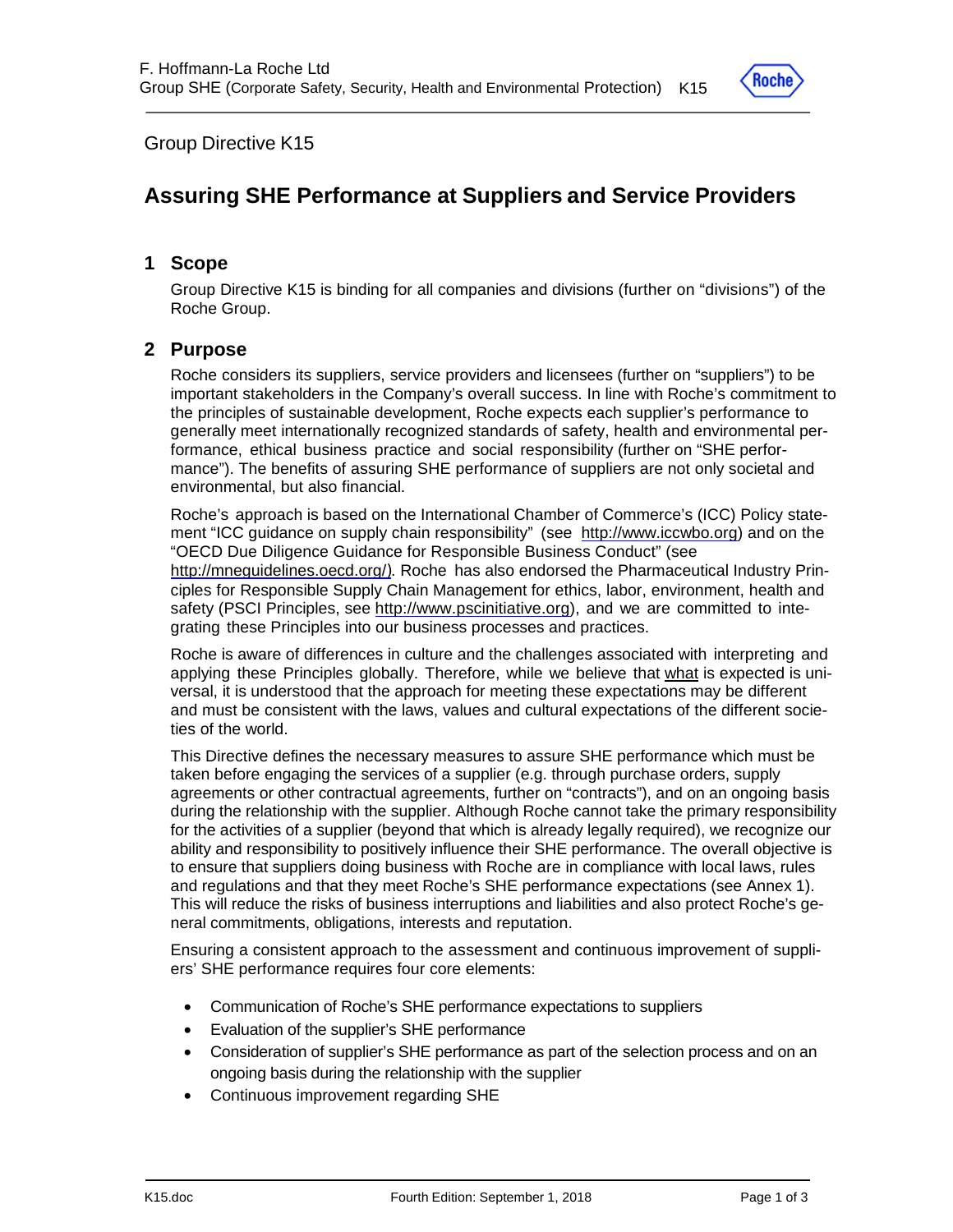

## **3 Principles**

- **3.1** We generally expect from our suppliers the same SHE performance as we do from our own operations. There is only one standard. These SHE performance expectations apply to all suppliers. However, Roche's suppliers, their local conditions (e.g. regulatory environment) as well as the contracted services and the resulting risks are highly diverse. Therefore, a risk based approach taking into consideration local and industry specific conditions must be implemented.
- **3.2** For the purpose of this Directive, divisions must elaborate criteria for what constitutes a high Environmental, Social (including Health, Safety and Security) and Governance (further on "ESG") risk of a supplier. Suppliers who have a high ESG risk must be identified and listed (K15 lists).
- **3.3** Suppliers of individual sites must also be considered in this identification process.
- **3.4** The SHE performance of suppliers with high ESG risk must be assessed:
	- Before entering a new business relationship
	- When changes to a contracted activity may result in an increased ESG risk
	- Prior to a contract renewal with an existing supplier
	- On an ongoing basis during the relationship with the supplier
- **3.5** Assessments are typically conducted in two phases:
	- Review of relevant social and environmental information (i.e. PSCI questionnaire, previous audits, etc.) and
	- On-site SHE audits performed by designated specialists from the divisions or the sites if justified by the inherent risk of the contracted activity and/or the review of relevant social and environmental information is insufficient and/or the described performance is not as required. A reliable, reputable third party may also be used for on-site SHE audits. Designation of internal as well as third party auditors needs confirmation by Group SHE.

In the case that a supplier is known to violate basic SHE expectations, improvement actions can be requested even without any comprehensive SHE performance assessment.

- **3.6** New contracts of suppliers who have high ESG risks must incorporate social and environmental performance expectations, and will not be finalized unless the supplier meets these expectations. In case a supplier is unable or unwilling to meet Roche's SHE performance expectations in a timely manner, Roche reserves the right to suspend or terminate existing contracts. Contracts must be written with a suspension / termination clause.
- **3.7** These principles are equally applicable if the supplier subcontracts any of the contracted activities. Roche must be informed in advance regarding any subcontracting.